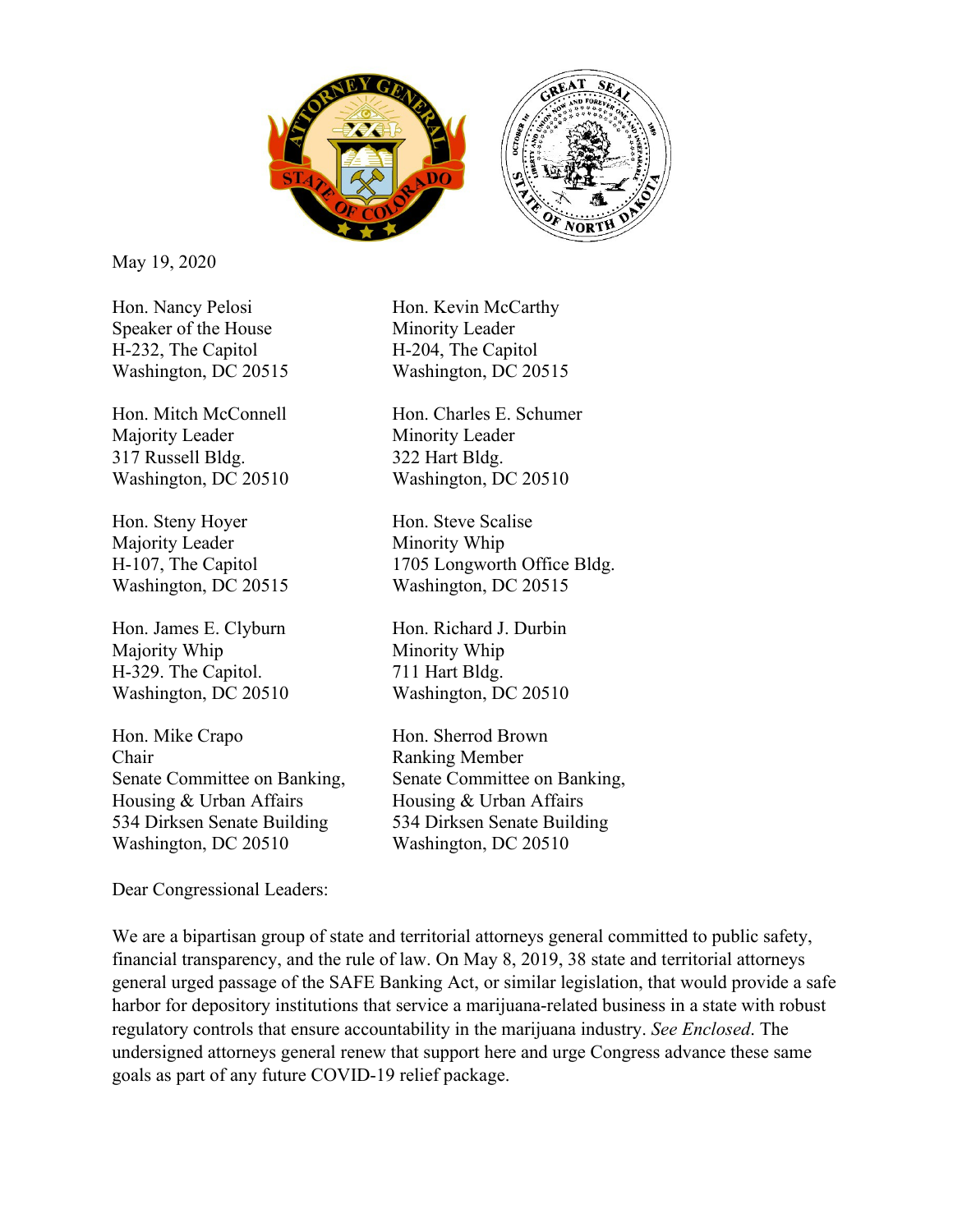The COVID-19 pandemic has sharply focused the need for legislative relief in three key respects. First, threats to public safety caused by a cash-intensive business model, often the target of criminal activity, have intensified in the months since the pandemic began. Next, the presence of large cash transactions places law enforcement, tax regulators, consumers, and patients at heightened risk of exposure to the virus. Finally, the ability to efficiently collect tax revenue from the marijuana industry, estimated to have generated \$15 billion in sales in 2019, will provide critical relief for state and local governments predicting budget shortfalls due to the pandemic.

The current predicament of a rapidly expanding national marketplace without access to the national banking systems has resulted in an untenable situation. We stress that current legislative models are available to fix this situation. In advancing these legislative goals, Congress is not necessarily endorsing any state or territory's legalization of marijuana-related transactions; similarly, the enactment of the SAFE Banking Act is not a call for the legalization of medical or retail marijuana in those jurisdictions that choose not to pursue such an approach. Rather, it reflects a recognition of the realities on the ground and an embrace of our federalist system of government that is flexible enough to accommodate divergent state approaches

We look forward to working with you and to providing any further expertise as Congress continues this important legislative endeavor.

Sincerely,

Weiser

Phil Weiser Wayne Stenehjem

Kevin G. Clarkson Leslie Rutledge

Xavier Becerra William Tong

Kathleen Jennings Karl A. Racine

Ni Ok

Colorado Attorney General North Dakota Attorney General

Alaska Attorney General **Arkansas Attorney General** 

California Attorney General Connecticut Attorney General

Delaware Attorney General District of Columbia Attorney General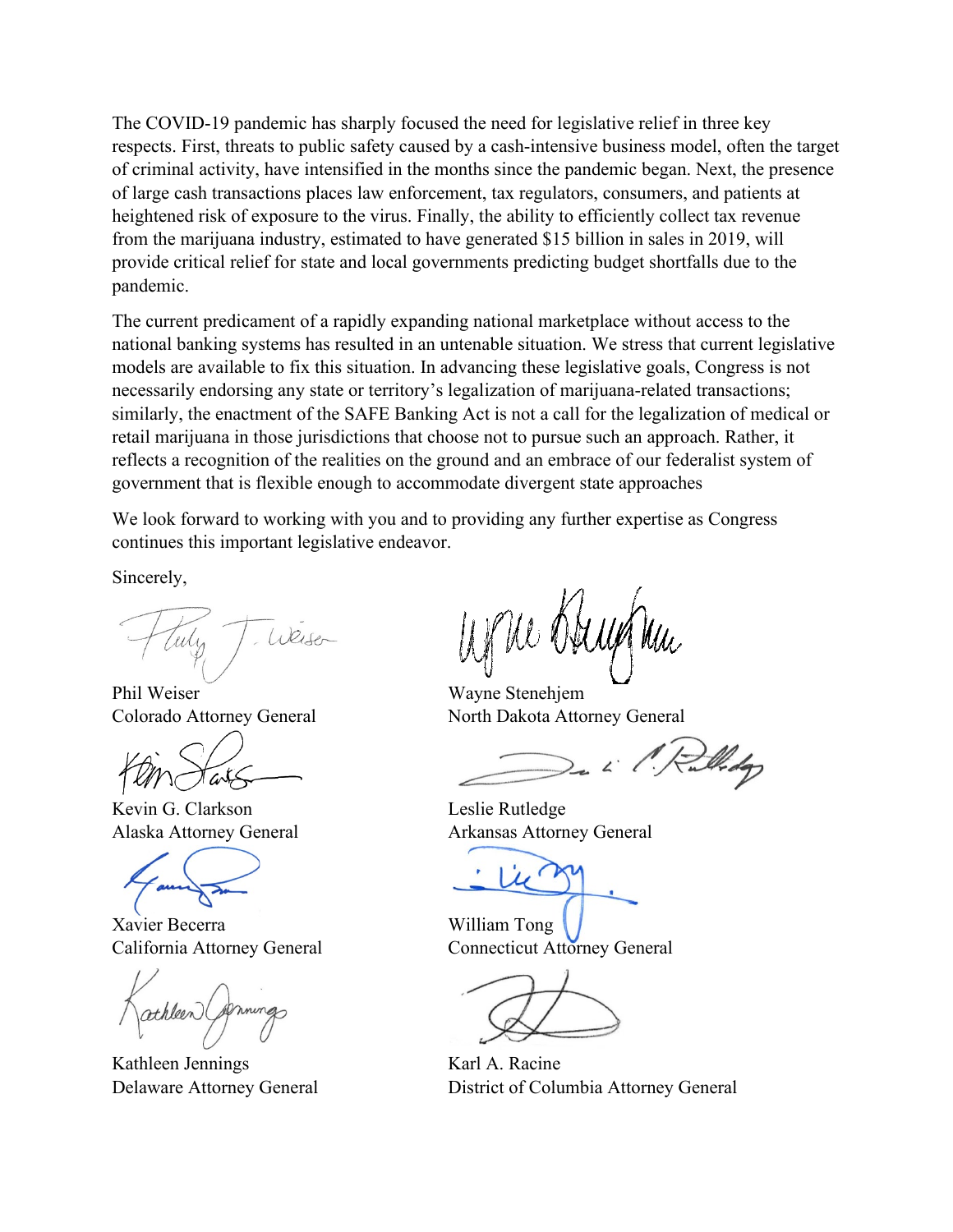Leevin Taitano Camacho Clare E. Connors Guam Attorney General **Hawaii Attorney General** 

Kwame Raoul Tom Miller Illinois Attorney General Iowa Attorney General

anon h. frey

Aaron M. Frey Brian Frosh

Maura Healey **Dana Nessel** Massachusetts Attorney General Michigan Attorney General

Keith Ellison Aaron D. Ford Minnesota Attorney General Nevada Attorney General

Gurbir S. Grewal **Hector Balderas** 

Letitia James Josh Stein

Wassmanley

Edward Manibusan Dave Yost Northern Mariana Islands Attorney General Ohio Attorney General

In Nilla

 $\omega - \epsilon + \omega$ 

Maine Attorney General Maryland Attorney General

tana Wesser

New Jersey Attorney General New Mexico Attorney General

New York Attorney General North Carolina Attorney General

dare Yost